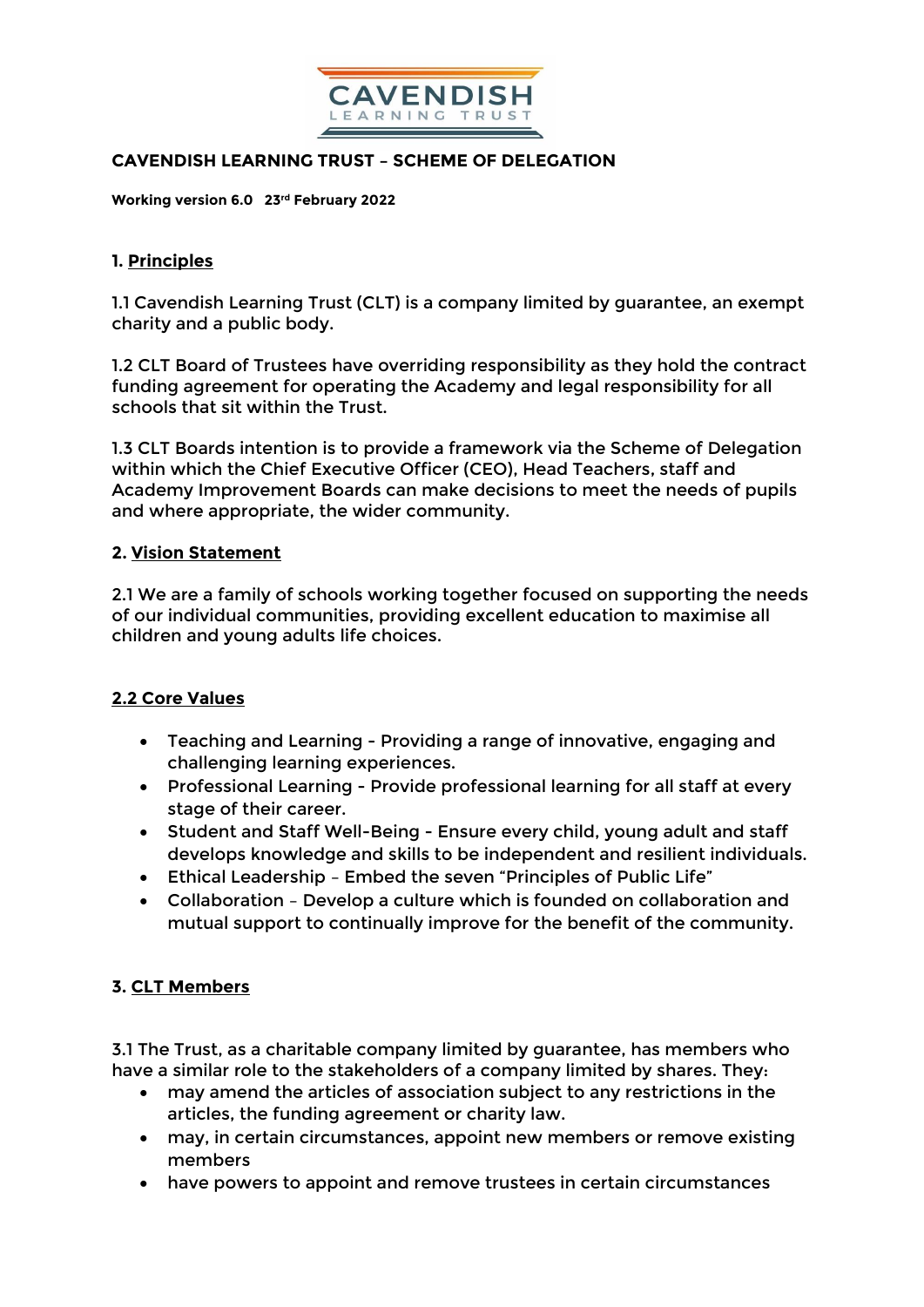

- may by special resolution, issue direction to the trustees to take a specific action
- appoint the Trust's auditors and receive the Trust's audited annual accounts (subject to the Companies Act)
- have the powers to change the name of the company and, ultimately, wind up the academy trust

3.2 The Academies Financial Handbook recommends that a majority of members should be independent of the Board of Trustees, to ensure a significant degree of separation between the two layers to ensure that members, independent of Trustees, provide oversight and challenge. CLT currently has one trustee who sits on both Members and Trust boards and that is Phil Brown.

3.3 CLT Members currently are:

- Maggie Riley (Chair)
- Phil Brown
- Tony Stacey
- Barbara Walsh

## **4. CLT Board of Trustees**

4.1 The CLT Board of Trustees is the legal governing body of the Multi Academy Trust (MAT).

4.2 The Board of Trustees (Board) sets out CLT strategy and operational policy in key areas, which are then applied within and across all CLT academies through the organisational framework and schemes of delegation to local governance arrangements.

4.3 The Board of Trustees acts collectively, they do not have individual executive authority. Each academy and school in the group is ultimately governed by the Trust Board.

4.4 The chair is responsible for ensuring the effective functioning of the Board and setting professional standards of governance.

4.5 Trustees hold statutory duties as a company director to exercise care, skill and diligence and avoid conflicts of interest. They are also required to act within the seven principles of public life known as the "Nolan Principles".

4.6 The current Trustees on the CLT Board of Trustees are:

- Karen Robinson Chair
- Dawn Walton Vice Chair
- Nigel Sternberg
- Phil Brown
- Mark Sheikh
- Maureen Hemingway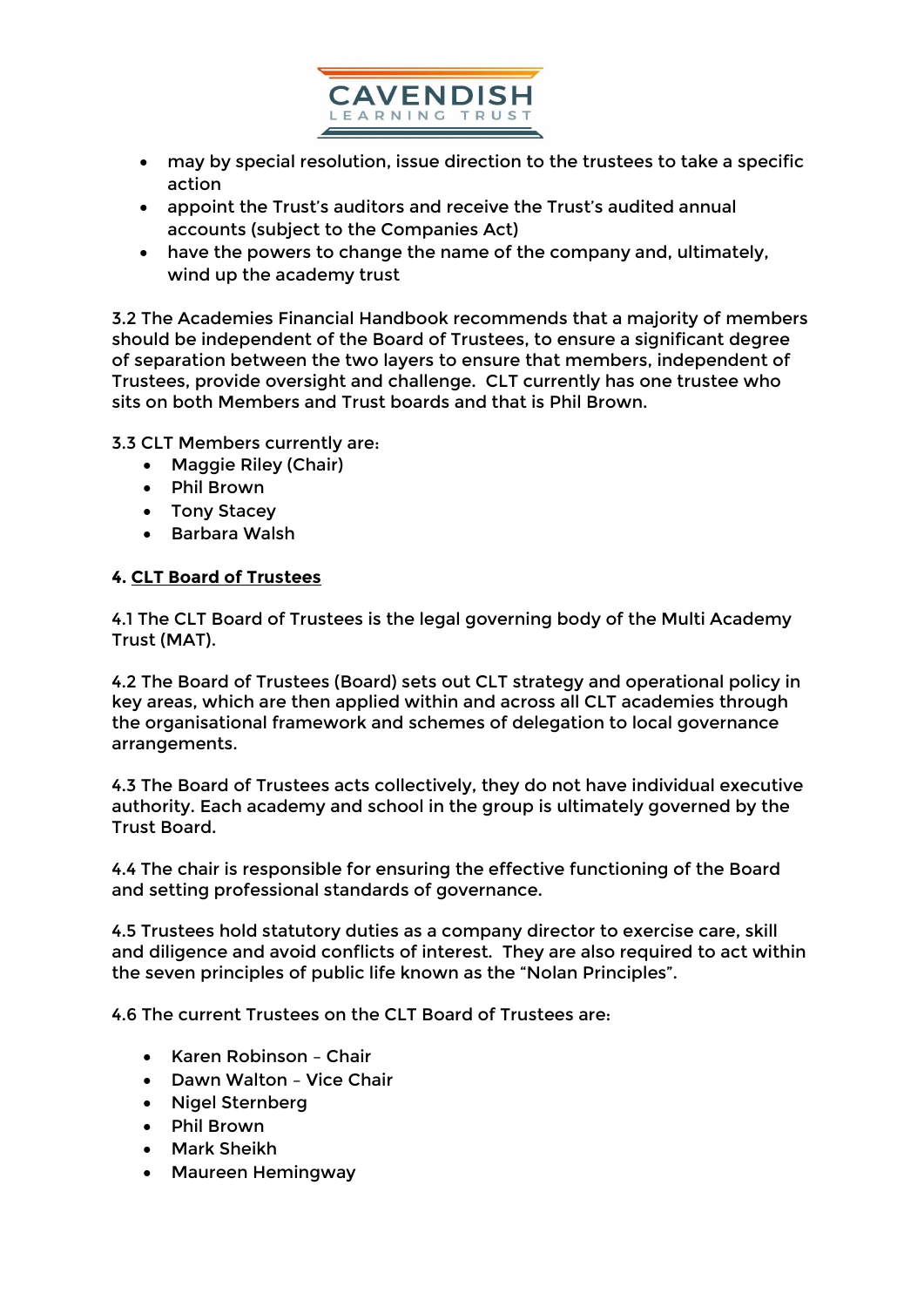

John Doyle

4.7 The Board of CLT is required to meet at least three times a year, but will meet as often as necessary to meet their responsibilities.

4.8 The CEO and members of the central team are invited to attend Board meetings at the request of the Trustees.

4.9 The Clerk to the CLT Trust Board is Julie Gledhill from Judicium.

4.10 To fulfil its responsibilities set out in the Articles of Association, the Board of Trustees will establish and maintain a robust and sustainable financial strategy and an appropriate internal control framework.

Under the Articles of Association (Articles 93 – 131) Directors (Trustees) have the following powers and responsibilities:

- To manage the business of the Trust
- To expend the funds of the Trust in such a manner as they shall consider most beneficial for the achievement of the objects
- To invest in the name of the Trust such part of the funds as they may see fit
- To enter into contracts on behalf of the Trust
- In exercising these powers and functions, the Directors may consider any advice given by the CEO
- Any bank account shall be operated by the Directors in the name of the company and cheques or equivalent electronic payments shall be signed by at least two signatories authorised by the Directors
- The Directors may appoint separate committees for each Academy and should determine constitution, membership, proceedings and terms of reference
- Directors may delegate to any Director, Committee, CEO or any other executive officer, such of their powers or functions as they consider desirable. Delegations may be subject to conditions and may be revoked

or altered. Any exercise of this power is to be reported to the next Directors meeting

- To appoint the CEO. Directors have delegated such powers and functions as required to the CEO for the internal organisation, management and control of the Academies
- To comply with obligations under the Companies Act and Charities Act with regard to the preparation and filing of the annual report, accounts and confirmation statement/annual return

# **4.11 Chairs Urgent Action**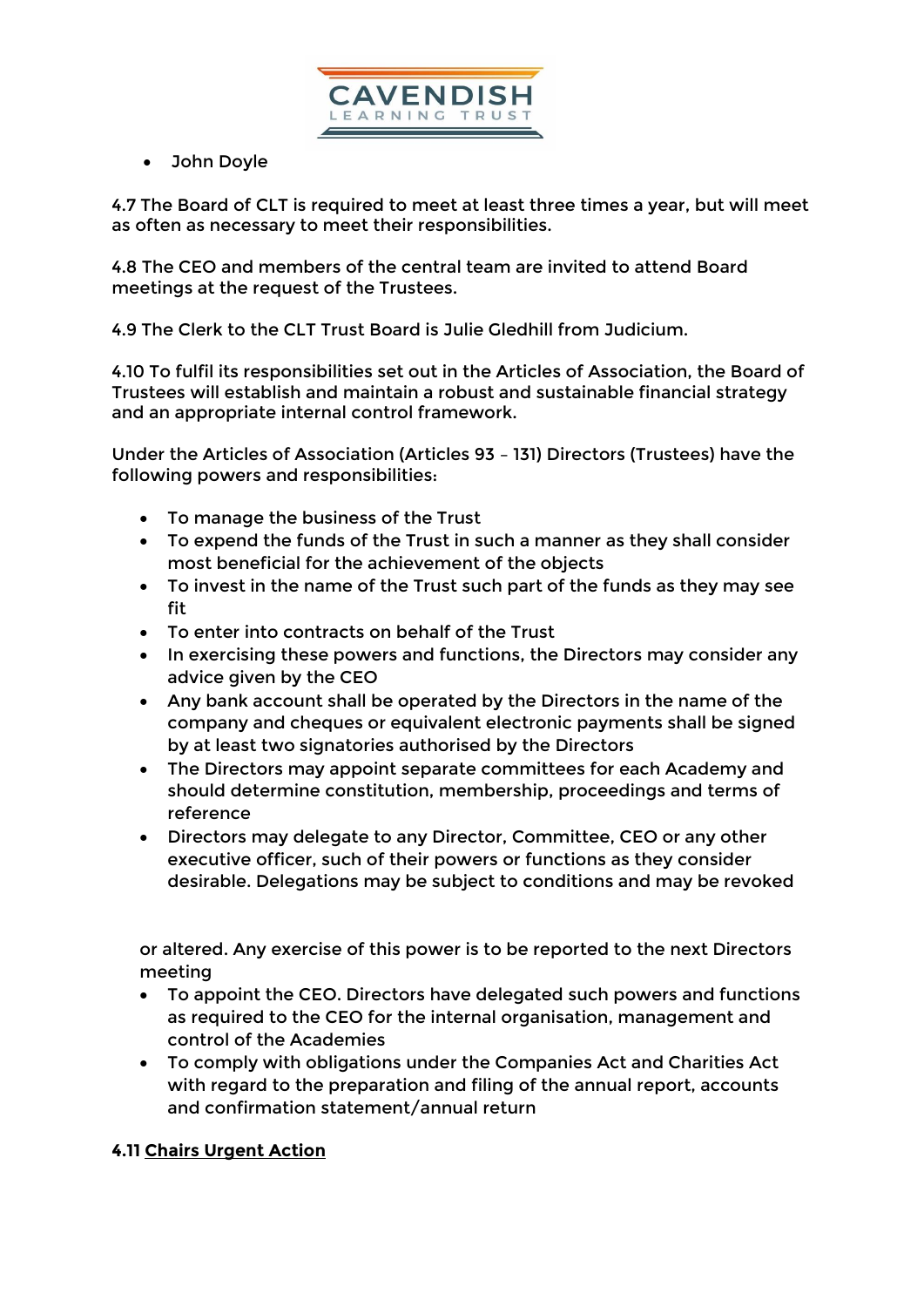

 Trustees have agreed to delegate decision making to the Chair of the Trust Board as Chairs Urgent action where an urgent decision is to be made that cannot wait for a Trustee meeting to be convened. e.g School closure and or commercial agreements. Where such decisions are made these will be undertaken in conjunction with the CEO, and documented and reported at the next Trustee Board meeting.

## **4.12 Sub-committees of the Board**

- The Trust must establish a Committee, supported by the Board of Trustees, to provide assurance to the Board over the suitability of, and compliance with its financial systems and operational controls, and to ensure that risks are being adequately identified and managed.
- The Board must ensure there is an appropriate, reasonable and timely response by the trust to any findings by auditors, taking opportunities to strengthen the trust's systems of financial management and control
- CLT Board has established a Finance & Audit Committee made up of Trustees. The Finance & Audit Committee meets at least three times a year and is chaired by Dawn Walton (Trustee)
- CLT Board has established a sub-committee for Health & Safety and this is chaired by Phil Brown (Trustee)
- The Board member for safeguarding and SEND is Dawn Walton. (Vice Chair/Trustee)

### **5. Academy Improvement Boards**

Following the consultation process it has been agreed that Cavendish Learning Trust will comprise of 2 Academy Improvement Boards, one for the secondary school and the

other for the 3 primary schools within the Trust.

- Meetings will take place at least 3 times a year. (One each term)
- Dates will be laid out in the Trust Governance Calendar.
- The term of office for all associates will be 4 years (but can be extended for a further term)

## **5.1 Membership – Roles and Responsibilities**

5.1 The composition of the Local AIBs will be determined as below: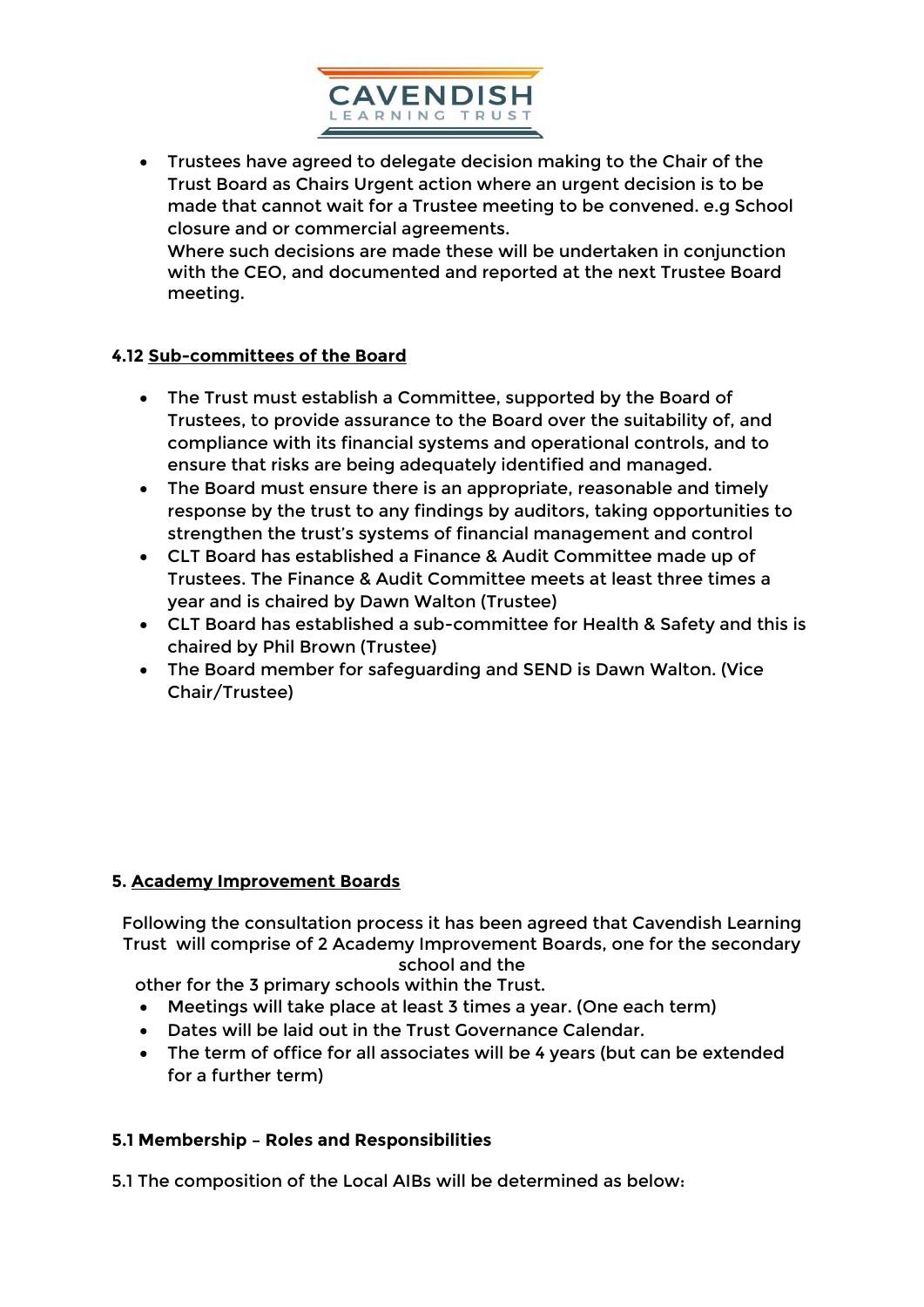

- The local AIBs will be organised to reflect the current requirements of the schools therein.
- The Primary AIB will be responsible for all 3 primaries within the Trust.
- The AIBs will focus on the performance of the schools within its own remit.
- The AIBs of all the schools in the Trust will be represented by the Chairs AIB Group (Chairs or vice chairs of AIB) which will meet with the Chair of the CLT Trust Board regularly.
- AIBs will have a designated Trustee.
- AIBs will be responsible for areas within the individual schools as below:
	- Education and School Performance
	- **•** Behaviour and Attendance
	- Safeguarding, SEND, LAC
	- Pupil Premium and Sports Premium Grants
	- Community Engagement

## **5.2 Membership – Academy Improvement Boards**

5.2(i) Each AIB have a minimum of 3 members (to be quorate) and a maximum of 15 members (Primary) and 11 members (Secondary).

5.2 (ii) The membership of each AIB shall be as follows (unless the Board resolve otherwise):

Primary AIB

- Executive Primary Lead
- Heads of all primary Academies
- 3 parent representatives one for each school
- 3 Staff representatives one for each school
- 3 Co-opted members

Secondary AIB:

- Head Teacher
- 3 Parent representatives
- 2 Staff representatives
- 1 Endowment representative
- 3 Co- opted members
- Representative from the Duke of Devonshire

5.3 The current AIB governors are set out in the register of members maintained by the Trust, links to which can be accessed directly from the Trust's website.

5.4 The local AIBs shall: